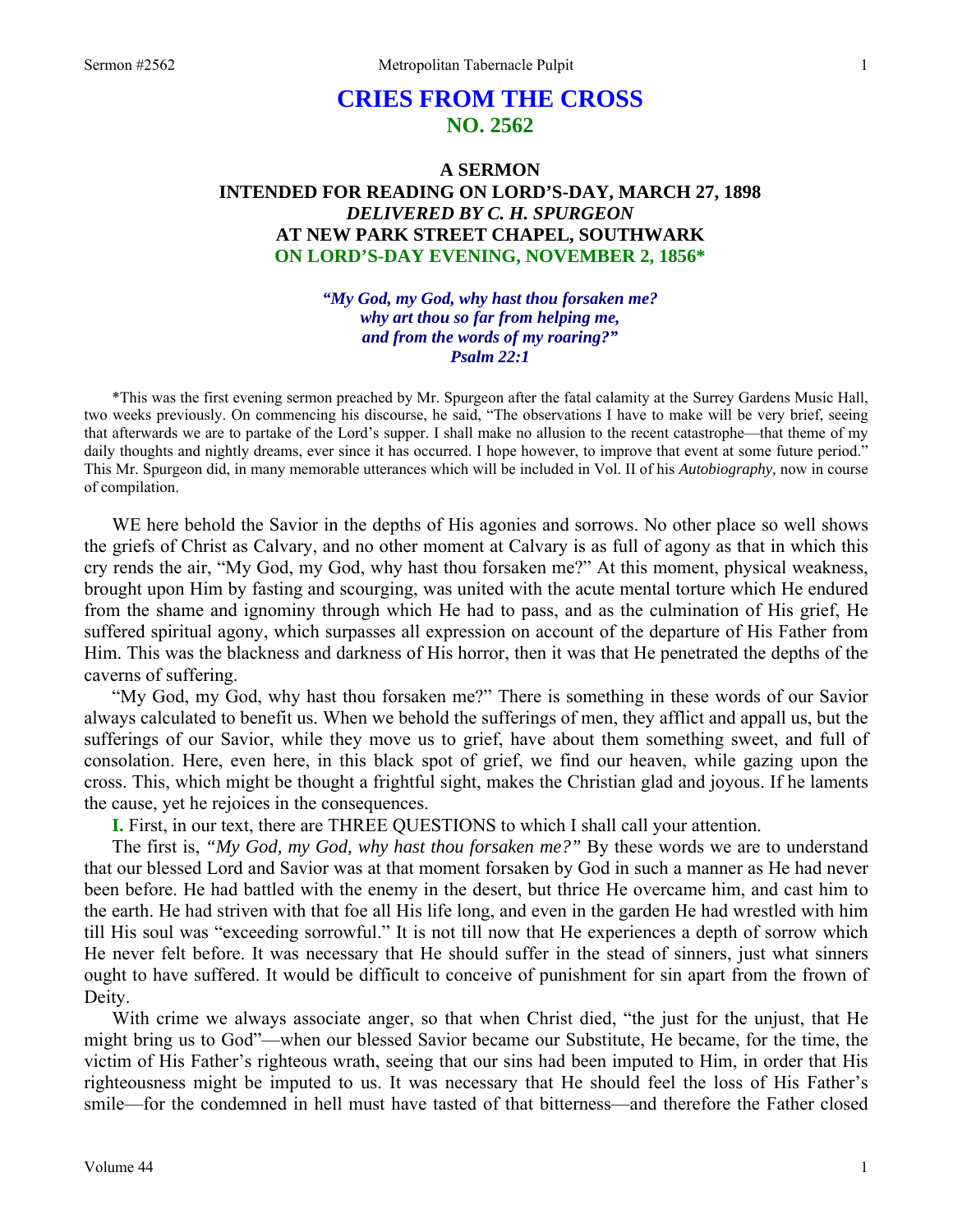the eye of His love, put the hand of justice before the smile of His face, and left His Son to cry, "My God, my God, why hast thou forsaken me?"

There is no man living who can tell the full meaning of these words, not one in heaven or on earth,— I had almost said, in hell, there is not a man who can spell these words out with all their depth of misery. Some of us think at times, that *we* could cry, "My God, my God, why hast thou forsaken me?" There are seasons when the brightness of our Father's smile is eclipsed by clouds and darkness. But let us remember that God never really forsakes us. It is only a seeming forsaking with us, but in Christ's case it was a real forsaking. God only knows how much we grieve sometimes, at a little withdrawal of our Father's love, but the real turning away of God's face from His Son—who shall calculate how deep the agony which it caused Him when He cried, "My God, my God, why hast thou forsaken me?"

In our case, this is the cry of unbelief, in His case, it was the utterance of a fact, for God had really turned away from Him for a time. O you poor, distressed soul who once lived in the sunshine of God's face, but are now in darkness—you who are walking in the valley of the shadow of death, you hear noises, and you are afraid, your soul is startled within you, you are stricken with terror if you think that God has forsaken you! Remember that He has not really forsaken you, for—

### *"Mountains when in darkness shrouded, Are as real as in day."*

God in the clouds is as much our God as when He shines forth in all the luster of His benevolence, but since even the *thought* that He has forsaken us gives us agony, what must the agony of the Savior have been when He cried, "My God, my God, why hast thou forsaken me?"

The next question is, *"Why art thou so far from helping me?"* Up to now, God had helped His Son, but now He must tread the winepress alone, and even His own Father cannot be with Him. Have you not felt sometimes, that God has brought you to do some duty, and yet has apparently not given you the strength to do it? Have you never felt that sadness of heart which makes you cry, "Why art thou so far from helping me?" But if God means you to do anything, you can do it, for He will give you the power.

Perhaps your brain reels, but God has ordained that you must do it, and you shall do it. Have you not felt as if you must go on even while, every step you took, you were afraid to put your foot down for fear you should not get a firm foothold? If you have had any experience of divine things, it must have been so with you. We can scarcely guess what it was that our Savior felt when He said, "Why art thou so far from helping me?" His work is one which none but a divine Person could have accomplished, yet His Father's eye was turned away from Him! With more than herculean labors before Him, but with none of His Father's might given to Him, what must have been the strain upon Him! Truly, as Hart says, He—

#### *"Bore all incarnate God could bear, With strength enough, and none to spare."*

The third inquiry is, *"Why art thou so far from the words of My roaring?"* The word here translated "roaring" means, in the original Hebrew, that deep, solemn groan which is caused by serious sickness, and which suffering men utter. Christ compares His prayers to those roars, and complains that God is so far from Him that He does not hear Him.

Beloved, many of us can sympathize with Christ here. How often have we on our knees asked some favor of God, and we thought we asked in faith, yet it never came! Down we went upon our knees again. There is something which withholds the answer, and with tears in our eyes, we have wrestled with God again, we have pleaded, for Jesu's sake, but the heavens have seemed like brass. In the bitterness of our spirit, we have cried, "Can there *be* a God?" And we have turned round and said, "'My God, my God, why hast thou forsaken me? Why art thou so far from the words of my roaring?' Is this like You? Do You ever spurn a sinner? Have You not said, 'Knock, and it shall be opened unto thee?' Are You reluctant to be kind? Do You withhold Your promise?"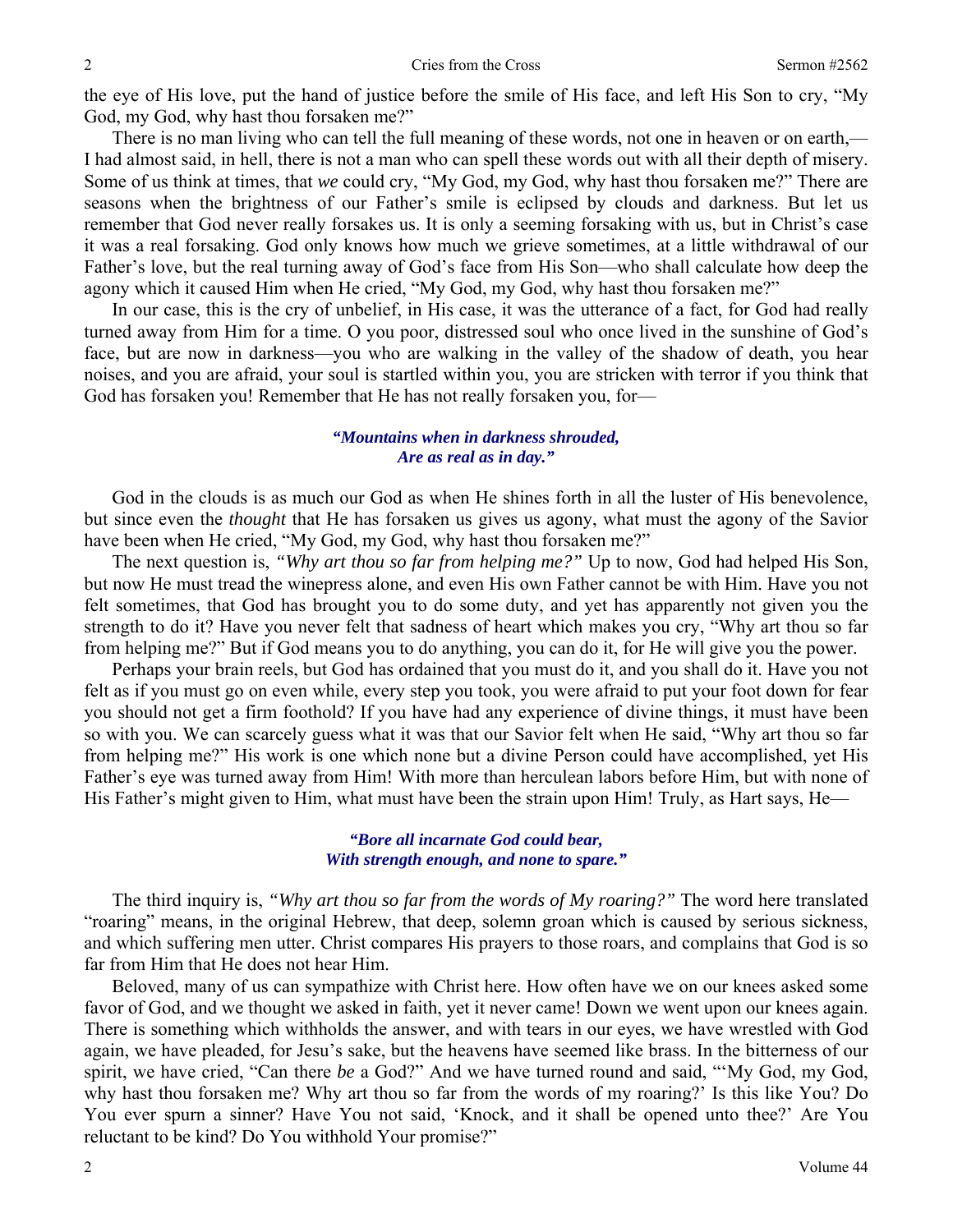#### Sermon #25612 Cries from the Cross 3

And when we have been almost ready to give up, with everything apparently against us, have we not *groaned,* and said, "Why art thou so far from the words of my roaring?" Though we know something, it is not much that we can truly understand of those direful sorrows and agonies which our blessed Lord endured when He asked these three questions, "My God, my God, why hast thou forsaken me? Why art thou so far from helping me, and from the words of my roaring?"

**II.** Let us now, in the second place, ANSWER THESE THREE QUESTIONS.

The answer to the first question I have given before. I think I hear the Father say to Christ, *"My Son, I forsake Thee because Thou standest in the sinner's stead.* As You are holy, just, and true, I never would forsake *You,* I would never turn away from *You,* for even as a man, You have been holy, harmless, undefiled, and separate from sinners, but on Your head does rest the guilt of every penitent, transferred from him to You, and You must expiate it by Your blood. Because You stand in the sinner's stead, I will not look at You till You have borne the full weight of My vengeance. *Then,* I will exalt You on high, far above all principalities and powers."

O Christian, pause here and reflect! Christ was punished in this way for you! Oh, see that countenance so wrung with horror, those horrors gather there for you! Perhaps, in your own esteem, you are the most worthless of the family, certainly the most insignificant, but the meanest lamb of Christ's flock is as much the object of purchase as any other. Yes, when that black darkness gathered round His brow, and when He cried out, "Eloi, Eloi," in the words of our text, for the Lord Omnipotent to help Him, when He uttered that awfully solemn cry, it was because He loved *you,* because He gave Himself for *you,* that you might be sanctified here, and dwell with Him hereafter. God forsook Him, therefore, first because He was the sinner's Substitute.

The answer to the second question is, *"Because I would have Thee get all the honor to Thyself,*  therefore I will not help You, lest I should have to divide the spoil with You." The Lord Jesus Christ lived to glorify His Father, but He died to glorify Himself, in the redemption of His chosen people. God says, "No, My Son, You shall do it alone, for You must wear the crown alone, and upon Your person shall all the regalia of Your sovereignty be found. I will give You all the praise, and therefore You shall accomplish all the labor." He was to tread the winepress alone, and to get the victory and glory alone to Himself.

The answer to the third question is essentially the same as the answer to the first. *To have heard Christ's prayers at that time would have been inappropriate. This turning away of the divine Father* from hearing His Son's prayer, is just in keeping with His condition, as the sinner's Surety, His prayer must not be heard, as the sinner's Surety, He could say, "Now that I am here, dying in the sinner's stead, You seal Your ears against My prayer." God did not hear His Son, because He knew His Son was dying to bring us near to God, and the Son therefore cried, "My God, my God, why hast thou forsaken me?"

**III.** In conclusion, I shall offer you A WORD OF EARNEST EXPOSTULATION AND OF AFFECTIONATE WARNING.

Is it nothing to some of you that Jesus should die? You hear the tale of Calvary, but alas! You have dry eyes. You never weep concerning it. Is the death of Jesus nothing to you? Alas! it seems to be so with many. Your hearts have never throbbed in sympathy with Him.

O friends, how many of you can look on Christ, thus agonizing and groaning, and say*,* "He is *my* Ransom, *my* Redeemer"? Could you say*,* with Christ, *"My* God"? Or is God another's, and not yours? Oh, if you are out of Christ, hear me speak one word, it is a word of *warning!* Remember, *to be out of Christ, is to be without hope,* if you die unsprinkled with His blood, you are lost. *And what is it to be lost?* I shall not try to tell you the meaning of that dreadful word *"lost."* Some of you may know it before another sun has risen. God grant that you may not!

Do you desire to know how you may be saved? Hear me. "God so loved the world, that he gave his only begotten Son, that whosoever believeth in him should not perish, but have everlasting life." "He that believeth and is baptized shall be saved." To be baptized is to be buried in water in the name of the Father, and of the Son, and of the Holy Ghost. Have you believed in Christ? Have you professed faith in